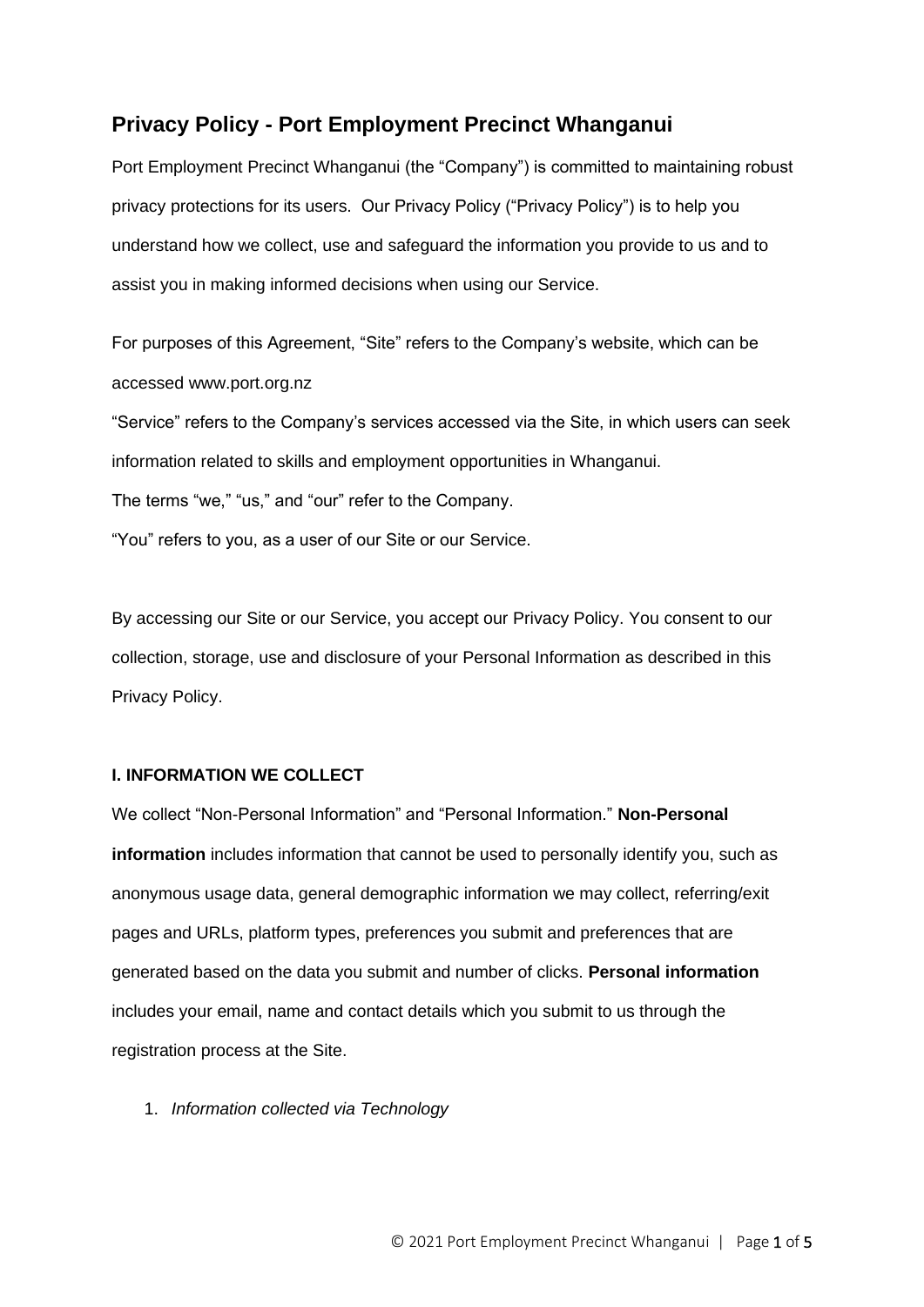To activate the Service, you do not need to submit any Personal Information other than your email address and name. To use the Service thereafter, any further Personal Information will only be provided at your discretion, and for a disclosed purpose related to your enquiry. However, in an effort to improve the quality of the Service, we track information provided to us by your browser or by our software application when you view or use the Service, such as the website you came from (known as the "referring URL"), the type of browser you use, the device from which you connected to the Service, the time and date of access, and other information that does not personally identify you. We track this information using cookies, or small text files which include an anonymous unique identifier. Cookies are sent to a user's browser from our servers and are stored on the user's computer hard drive. Sending a cookie to a user's browser enables us to collect Non-Personal information about that user and keep a record of the user's preferences when utilising our services, both on an individual and aggregate basis.

The Company may use both persistent and session cookies; persistent cookies remain on your computer after you close your session and until you delete them, while session cookies expire when you close your browser.

#### 2. *Information you provide us by registering for an account*

In addition to the information provided automatically by your browser when you visit the Site, to become a subscriber to the Service you will need to create a personal profile. You can create a profile by registering with the Service and entering your email address, and creating a user name and a password. By registering, you are authorising us to collect, store and use your email address in accordance with this Privacy Policy.

#### 3. *Children's Privacy*

The Site and the Service are not directed to anyone under the age of 13. The Site does not knowingly collect or solicit information from anyone under the age of 13, or allow anyone under the age of 13 to sign up for the Service. In the event that we learn that we have gathered personal information from anyone under the age of 13 without the consent of a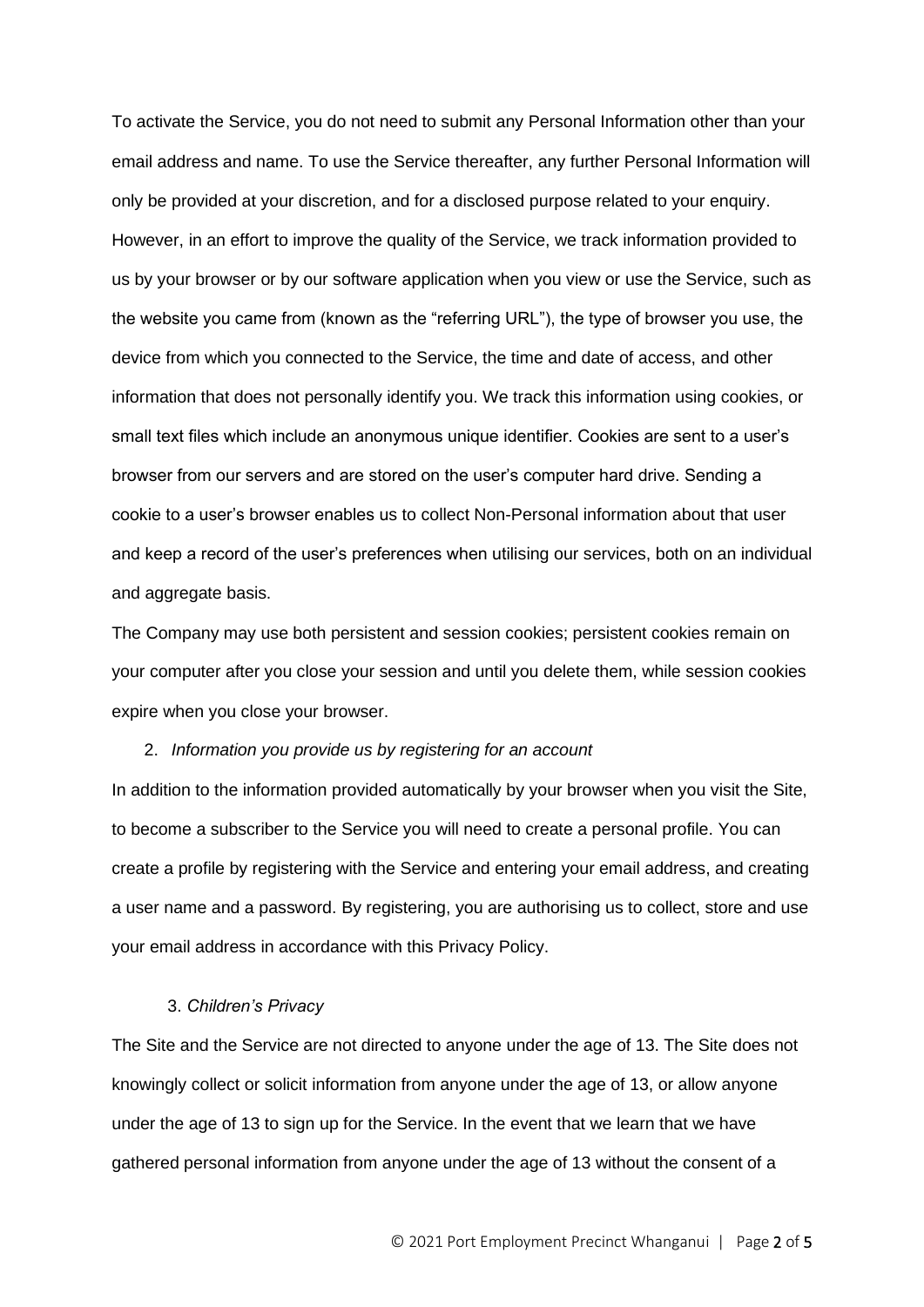parent or guardian, we will delete that information as soon as possible. If you believe we have collected such information, please contact us at info@port.org.nz

# **II. HOW WE USE AND SHARE INFORMATION**

#### *Personal Information:*

Except as otherwise stated in this Privacy Policy, we do not sell, trade, rent or otherwise share for marketing purposes your Personal Information with third parties without your consent. We do share Personal Information with vendors who are performing services for the Company, such as the servers for our email communications who are provided access to user's email address for purposes of sending emails from us. Those vendors use your Personal Information only at our direction and in accordance with our Privacy Policy. In general, the Personal Information you provide to us is used to help us communicate with you. For example, we use Personal Information to contact users in response to questions, solicit feedback from users, provide technical support, and inform users about promotional offers.

We may share Personal Information with outside parties if we have a good-faith belief that access, use, preservation or disclosure of the information is reasonably necessary to meet any applicable legal process or enforceable governmental request; to enforce applicable Terms of Service, including investigation of potential violations; address fraud, security or technical concerns; or to protect against harm to the rights, property, or safety of our users or the public as required or permitted by law.

# *Non-Personal Information*

In general, we use Non-Personal Information to help us improve the Service and customise the user experience. We also aggregate Non-Personal Information in order to track trends and analyse use patterns on the Site. This Privacy Policy does not limit in any way our use or disclosure of Non-Personal Information, and we reserve the right to use and disclose such Non-Personal Information to our partners, advertisers and other third parties at our discretion.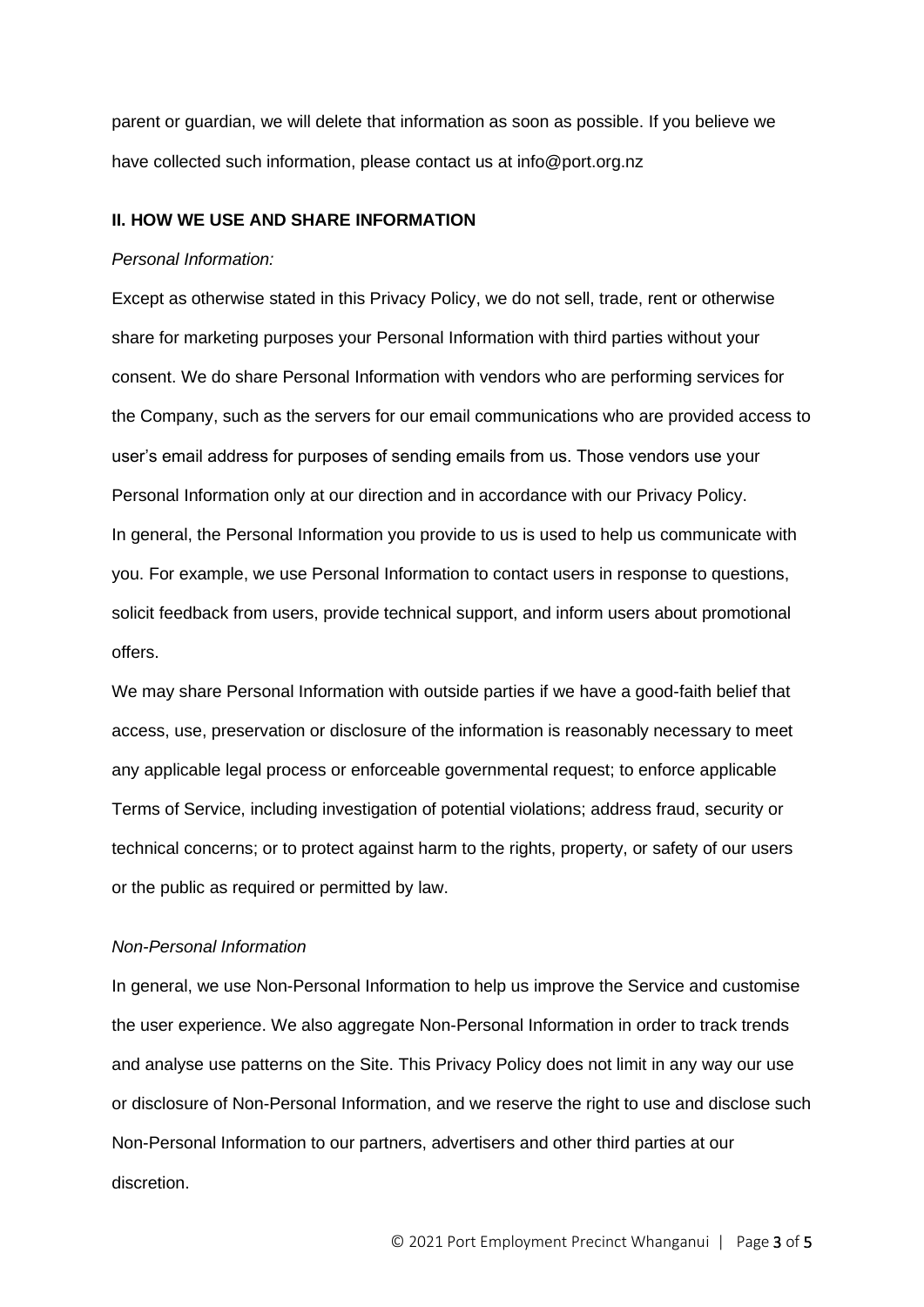In the event we undergo a business transaction such as a merger, acquisition by another company, or sale of all or a portion of our assets, your Personal Information may be among the assets transferred. You acknowledge and consent that such transfers may occur and are permitted by this Privacy Policy, and that any acquirer of our assets may continue to process your Personal Information as outlined in this Privacy Policy. If our information practices change at any time in the future, we will post the policy changes to the Site so that you may opt-out of the new information practices. We suggest that you check the Site periodically if you are concerned about how your information is used.

## **III. HOW WE PROTECT INFORMATION**

We implement security measures designed to protect your information from unauthorised access. Your account is protected by your account password, and we urge you to take steps to keep your personal information safe by not disclosing your password and by logging out of your account after each use. We further protect your information from potential security breaches by implementing certain technological security measures including encryption, firewalls and secure socket layer technology. However, these measures do not guarantee that your information will not be accessed, disclosed, altered or destroyed by breach of such firewalls and secure server software. By using our Service, you acknowledge that you understand and agree to assume these risks.

### **IV. YOUR RIGHTS REGARDING THE USE OF YOUR PERSONAL INFORMATION**

You have the right at any time to prevent us from contacting you for marketing purposes. When we send a promotional communication to a user, the user can opt-out of further promotional communications by following the unsubscribe instructions provided in each promotional email. You can also indicate that you do not wish to receive marketing communications from us in the Contact Us section of the Site. Please note that notwithstanding the promotional preferences you indicate by either unsubscribing or opting out of the Company promotional contact list, we may continue to send you administrative emails including, for example, periodic updates to our Privacy Policy.